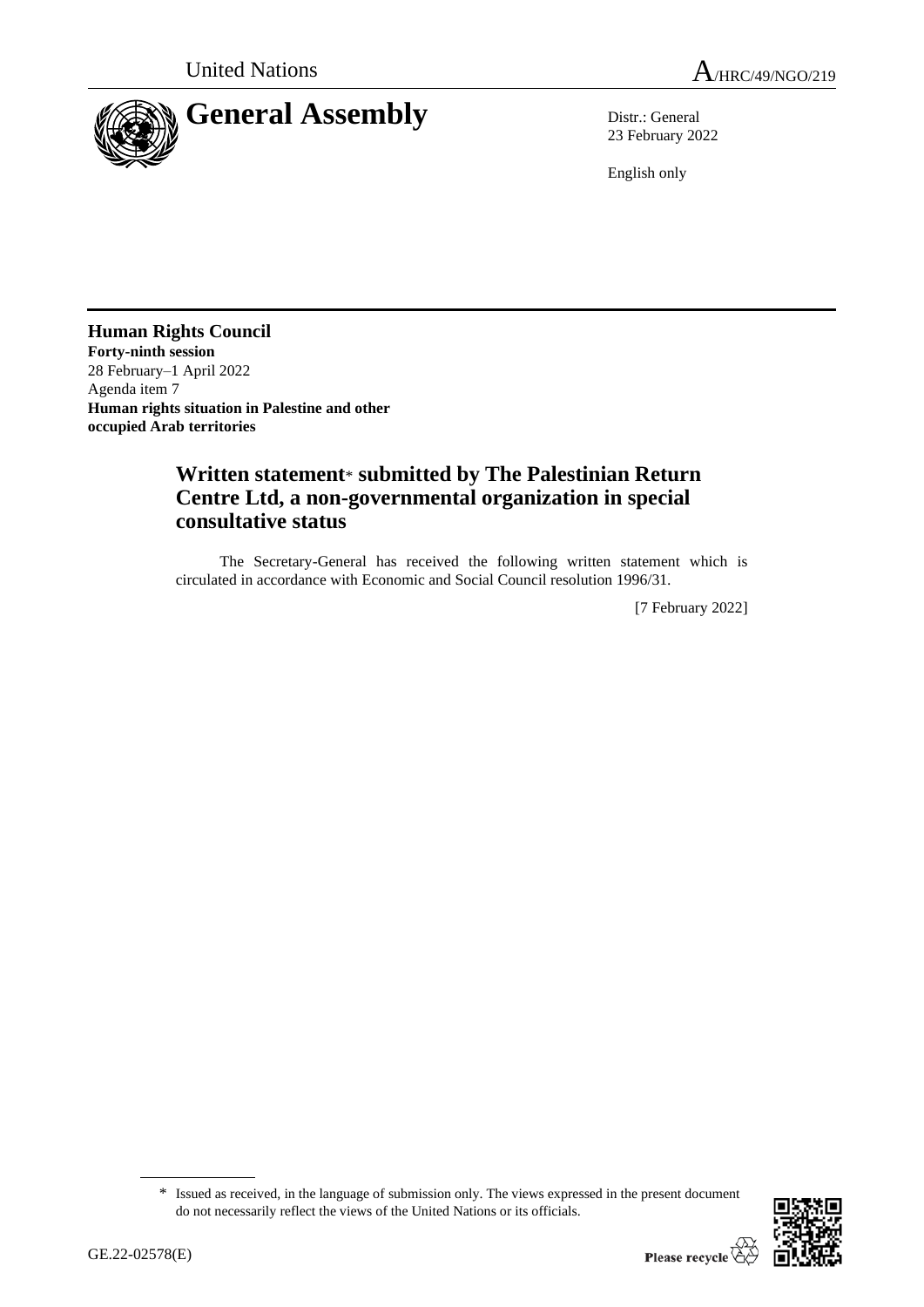## **The Apartheid in Israel Against Palestinians: A Cruel System of Domination and a Crime Against Humanity**

## **Amnesty International's Damning Report on Apartheid in Israel**

Leading global human rights organisation, Amnesty International has recently released a damning report on Israel, which categorically identified Israel as systemically committing the crime of apartheid upon the Palestinian people.

Amnesty International identifies apartheid as 'An institutionalized regime of oppression and domination by one racial group over another.1 Amnesty International's extensive research and legal analysis, carried out in consultation with external experts, demonstrates that Israel enforces such a system against Palestinians through laws, policies and practices which ensure their prolonged and cruel discriminatory treatment. The organisation has spent years investigating apartheid in Israel, and 'how Israel enforces a system of oppression and domination against the Palestinian people wherever it has control over their rights. This includes Palestinians living in Israel and the Occupied Palestinian Territories, as well as displaced Palestinian refugees in other countries'. Amnesty International's comprehensive report sets out how massive seizures of Palestinian land and property, unlawful killings, forcible transfer, drastic movement restrictions, and the denial of nationality and citizenship to Palestinians are all components of a system which amounts to apartheid under international law. This system is maintained by violations which Amnesty International found to constitute apartheid as a crime against humanity, as defined in the Rome Statute and Apartheid Convention.2

## **The Report Re-Iterates The Calls of Countless Global Human Rights Organisations**

Amnesty International's damning report on Israel's apartheid acts, reiterate the findings of other global human rights organisations such as Human Rights Watch, and even Israeli human rights organisations like B'Tselem, who have both released extensive research and reports on apartheid in Israel, and the human rights abuses it systemically produces. In early 2021, Human Rights Watch released a thorough and detailed report on apartheid in Israel, and stated in this report that 'Israeli authorities are committing the crimes against humanity of apartheid and persecution. The Israeli government has pursued an intent to maintain the domination of Jewish Israelis over Palestinians throughout the territory it controls'.3

Human Rights Watch then ended its report with a series of calls to be undertaken by Israel and the international community, to end its apartheid against the Palestinian people. Human Rights Watch called upon Israel to dismantle all forms of systematic oppression and discrimination that privilege Jewish Israelis at the expense of Palestinians and otherwise systematically violate Palestinian rights in order to ensure the dominance of Jewish Israelis, to fully respect the human rights of Palestinians, to cease construction and expansion of settlements, dismantle existing settlements, to end the generalized ban on travel to and from Gaza, to provide equitable access to land, housing, and essential services for Palestinians, to dismantle the segments of the Separation Barrier, to repeal discriminatory laws and legal provisions in favor of legislation that is rooted in the principle of equality and conforms to international human rights standards, to remove arbitrary restrictions on residency rights for Palestinian residents of East Jerusalem, and to ratify the Rome Statute and incorporate crimes against humanity, including the crimes of persecution and apartheid, into national criminal law with a view to investigate and prosecute individuals credibly implicated in these crimes.

In the same year that Human Rights Watch published their report on apartheid in Israel, so did Israeli human rights organisation, B'Tselem. B'Tselem released a report entitled 'A regime of Jewish supremacy from the Jordan River to the Mediterranean Sea: This is apartheid', which contained incriminating research, evidence, and testimonies of apartheid in Israel. B'Tselem categorically recognised Israel as an apartheid state comparable to that of South Africa's, and stated: 'The Israeli regime's rationale, and the measures used to implement it, are reminiscent of the South African regime that sought to preserve the